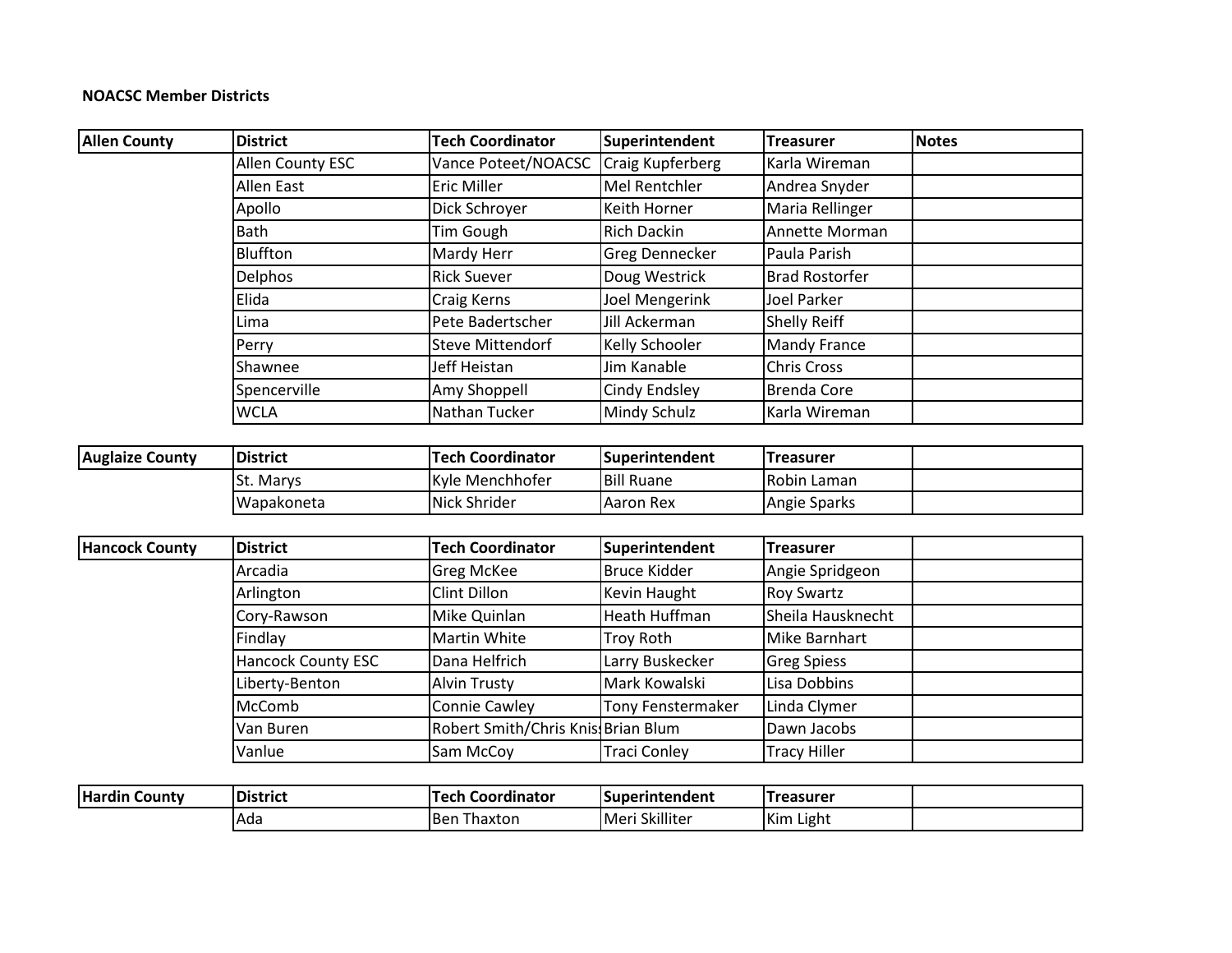| <b>Mercer County</b>   | <b>District</b>          | <b>Tech Coordinator</b>  | Superintendent         | <b>Treasurer</b>        |  |
|------------------------|--------------------------|--------------------------|------------------------|-------------------------|--|
|                        | Celina                   | <b>Clinton Hershfeld</b> | Ken Schmeising         | <b>Tom Sommer</b>       |  |
|                        | Coldwater                | Mike Wirwille            | Jason Wood             | Jenn McCoy              |  |
|                        | Fort Recovery            | Ryan Fullenkamp          | Larry Brown            | Deanna Knapke           |  |
|                        | <b>Marion Local</b>      | Michelle Mescher         | Mike Pohlman           | <b>Heather Cramer</b>   |  |
|                        | <b>Mercer County ESC</b> | <b>Tracy Houser</b>      | Shelly Vaughn          | Kurt Wendel             |  |
|                        | Parkway                  | <b>Kevin Browning</b>    | Jeanne Osterfeld       | Debbie Pierce           |  |
|                        | St. Henry                | <b>Tom Marchal</b>       | Julie Garke            | Jennifer Bruns          |  |
|                        |                          |                          |                        |                         |  |
| <b>Paulding County</b> | <b>District</b>          | <b>Tech Coordinator</b>  | Superintendent         | <b>Treasurer</b>        |  |
|                        | Antwerp                  | <b>Harold Gottke</b>     | <b>Martin Miller</b>   | Kristine Stuart         |  |
|                        | Paulding                 | <b>Justin Yant</b>       | <b>Ken Amstutz</b>     | Kim Jones               |  |
|                        | <b>Wayne Trace</b>       | <b>Ashton Duer</b>       | <b>Ben Winans</b>      | Lori Davis              |  |
|                        | Western Buckeye ESC      | Open                     | Dave Bagley            | <b>Tricia Taylor</b>    |  |
|                        |                          |                          |                        |                         |  |
| <b>Putnam County</b>   | <b>District</b>          | <b>Tech Coordinator</b>  | Superintendent         | <b>Treasurer</b>        |  |
|                        | <b>Columbus Grove</b>    | Mike Keehn               | <b>Nick Verhoff</b>    | Mark Ellerbrock         |  |
|                        | Continental              | Keith Schnipke           | Dan Kissell            | Katelyn Adams           |  |
|                        | Fort Jennings            | Rob Warnecke             | <b>Nick Langhals</b>   | Val Maag                |  |
|                        | Kalida                   | Jeremy Okuley            | <b>Karl Lammers</b>    | Cindy Webken            |  |
|                        | Leipsic                  | <b>Sharon Siebeneck</b>  | <b>Greg Williamson</b> | David Miller            |  |
|                        | Miller City              | Jared Kern               | Kerry Johnson          | Mike Siebeneck          |  |
|                        | Ottoville                | Shelly Mumaw             | <b>Scott Mangas</b>    | <b>Bob Weber</b>        |  |
|                        | Ottawa-Glandorf          | Justin Closson           | Don Hortsman           | Kathy Fruchey           |  |
|                        | Pandora-Gilboa           | Eric Vennekotter         | <b>Todd Schmutz</b>    | <b>Brad Deleruyelle</b> |  |
|                        | <b>Putnam County ESC</b> | Vance Poteet/NOACSC      | Jan Osborn             | Mike Siebeneck          |  |
|                        |                          |                          |                        |                         |  |
| <b>Seneca County</b>   | <b>District</b>          | <b>Tech Coordinator</b>  | Superintendent         | <b>Treasurer</b>        |  |
|                        | <b>Tiffin</b>            | Tim Weber                | Robert Boes (Interim)  | <b>Sharon Perry</b>     |  |
|                        |                          |                          |                        |                         |  |
| <b>Van Wert County</b> | <b>District</b>          | <b>Tech Coordinator</b>  | Superintendent         | <b>Treasurer</b>        |  |
|                        | Crestview                | Shane Leeth              | Kathy Mollenkopf       | Ashley Whetsel          |  |
|                        | Lincolnview              | Eric Miglin              | Jeff Snyder            | <b>Troy Bowersock</b>   |  |
|                        | Van Wert                 | <b>Justin Bragg</b>      | Mark Bagley            | Michelle Mawer          |  |